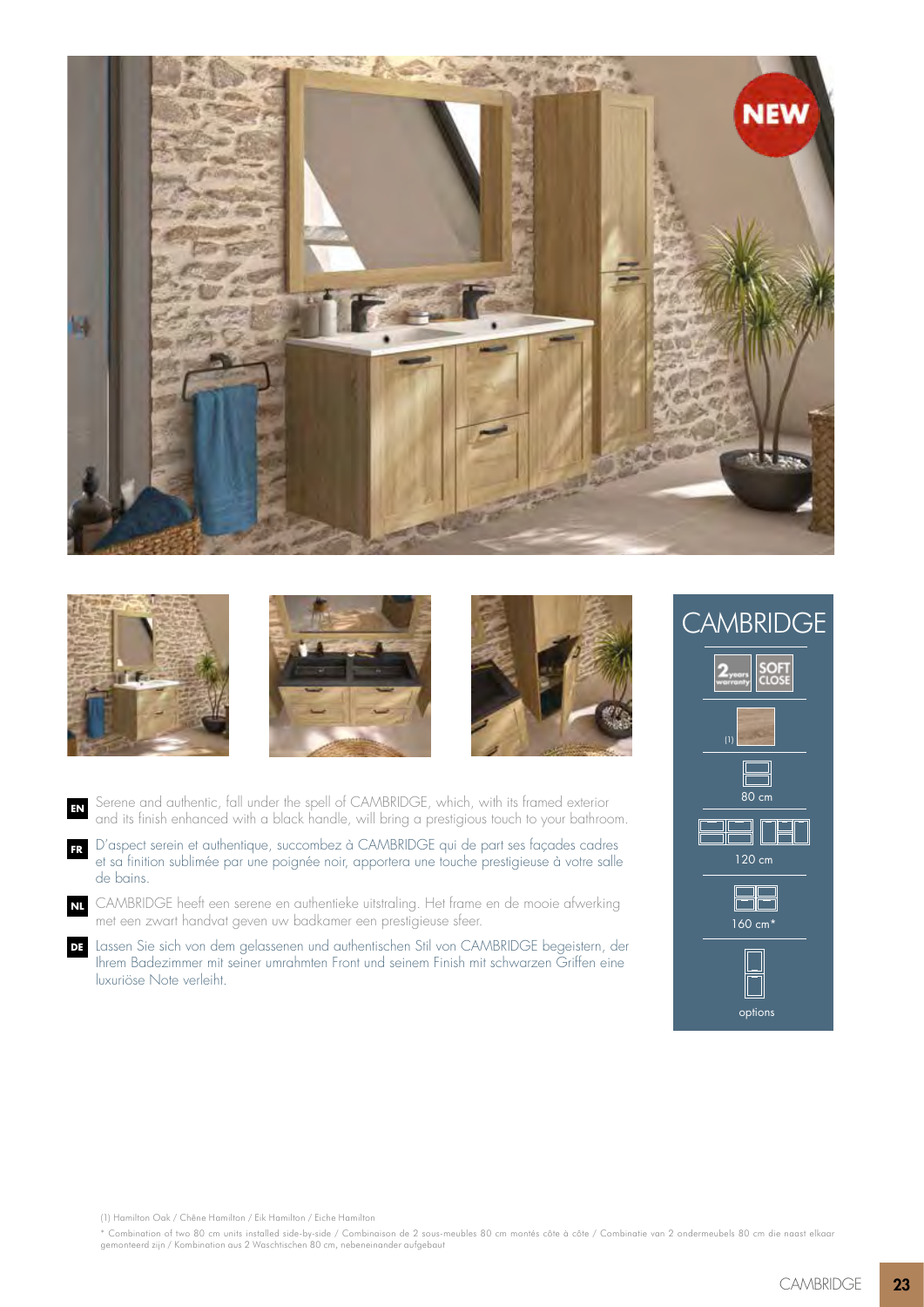



## **CAMBRIDGE**





## **80 x 58 x 46 cm**

Vanity unit 80 cm - Wall cabinet delivered assembled - 2 drawers - Soft close - Single space for siphon installation

Meuble sous-plan 80 cm - Meuble à suspendre livré monté - 2 tiroirs - Fermeture progressive - Simple passage siphon

Wastafelonderbouw 80 cm - Meubel om op te hangen gemonteerd geleverd - 2 lades - Soft Close - Enkele sifon-uitsparing

Waschbeckenunterschrank 80 cm - Montiert geliefertes Hängemöbelstück - 2 Schubladen - schrittweise Schließung einfacher Siphonkanal





Wooden frame 80 cm Miroir cadre bois 80 cm Spiegel met kader 80 cm Spiegel mit Holzrahmen 80 cm



824118



Wastafelonderbouw 120 cm - Meubel om op te hangen gemonteerd geleverd - 4 lades - Soft Close - Dubbele sifon-uitsparing

Waschbeckenunterschrank 120 cm doppelwandige - Montiert geliefertes Hängemöbelstück - 4 Schubladen - schrittweise Schließung - Doppelter Siphonkanal



824116

étagères en bois - Double passage siphon Wastafelonderbouw 120 cm - Meubel om op te hangen gemonteerd geleverd - 2 lades - 2 deuren - Soft Close - 2 houten legplanken - Dubbele sifon-uitsparing Waschbeckenunterschrank 120 cm doppelwandige et Türen - Montiert geliefertes Hängemöbelstück - 2 Schubladen - 2 Türen - schrittweise Schließung - 2 Holzregale - Doppelter Siphonkanal

824119